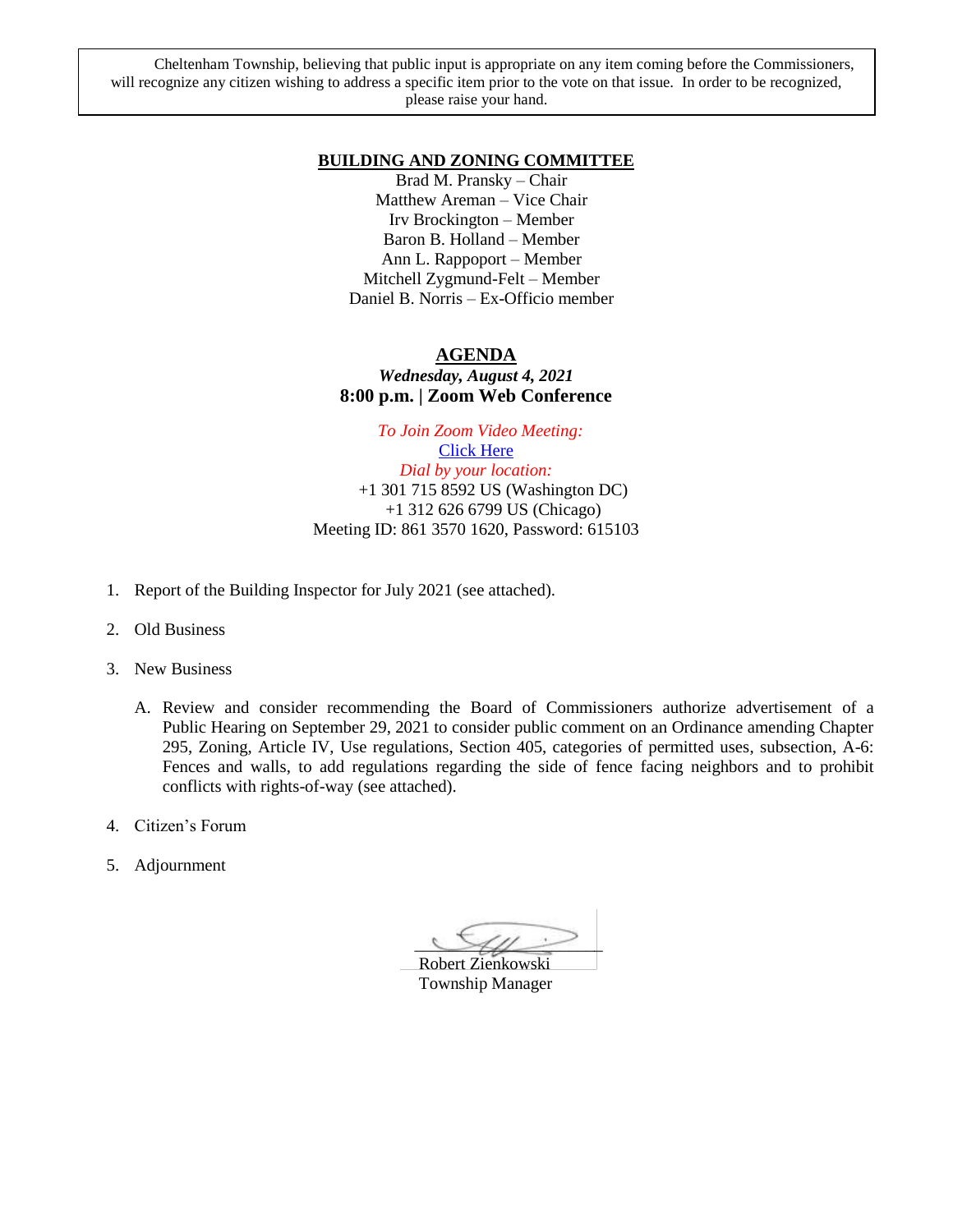# **Report of the Building Inspector**

# For July, 2021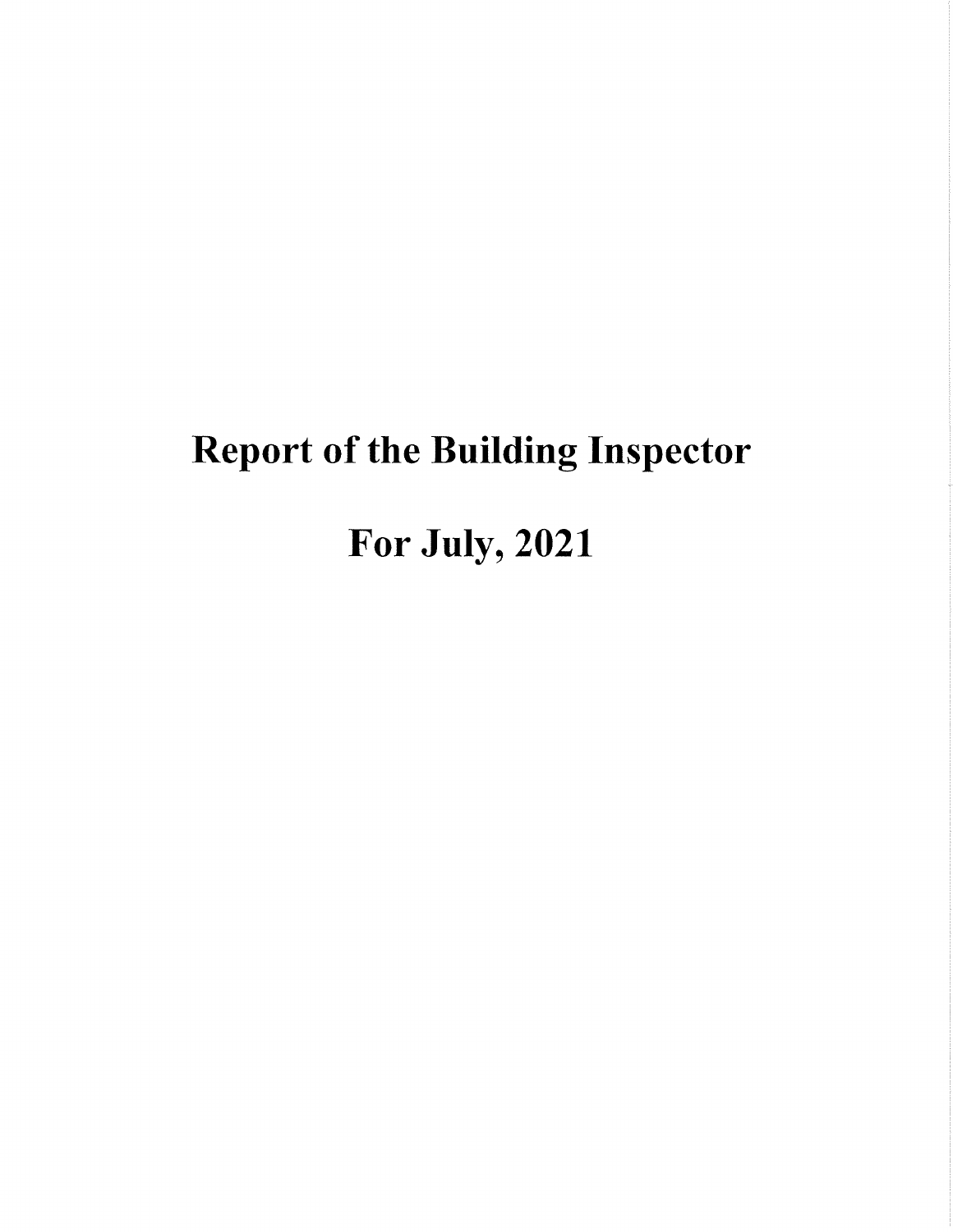$\frac{1}{2}$ 

# COMMISSIONERS OF CHELTENHAM TOWNSHIP ELKINS PARK, PA 19027

#### **COMMISSIONERS OF CHELTENHAM TOWNSHIP** REPORT OF THE BUILDING INSPECTOR FOR JULY, 2021

|                                                          | # PERMITS      | <b>TOT. FEES</b>                                                                                                                                                                                       | \$ VALUE    |
|----------------------------------------------------------|----------------|--------------------------------------------------------------------------------------------------------------------------------------------------------------------------------------------------------|-------------|
| <b>RESIDENTIAL</b>                                       |                | 19,908<br>0<br>8,746<br>$\bf{0}$<br>1,140<br>29,794<br>47,505<br>185,986<br>326,068<br>5,222<br>12,067<br>31,681<br>86,168<br>6,161<br>9,312<br>32,283<br>66,679<br>3,300<br>6,369<br>18,172<br>58,777 |             |
| <b>RENOVATIONS / ALTERATIONS</b>                         | 50             |                                                                                                                                                                                                        | 663,600     |
| <b>MULTI-FAMILY</b>                                      |                |                                                                                                                                                                                                        |             |
| <b>RENOVATIONS / ALTERATIONS</b>                         | $\mathbf 0$    |                                                                                                                                                                                                        | $\mathbf 0$ |
| <b>COMMERCIAL</b>                                        |                |                                                                                                                                                                                                        |             |
| <b>RENOVATIONS / ALTERATIONS</b>                         | 6              |                                                                                                                                                                                                        | 291,533     |
| <b>INSTITUTIONAL</b><br><b>RENOVATIONS / ALTERATIONS</b> | $\bf{0}$       |                                                                                                                                                                                                        | $\bf{0}$    |
|                                                          |                |                                                                                                                                                                                                        |             |
| <b>FENCE</b>                                             | 27             |                                                                                                                                                                                                        | 1,140       |
| <b>JULY, 2021</b>                                        | 83             |                                                                                                                                                                                                        | 955,133     |
| <b>JULY, 2020</b>                                        | 76             |                                                                                                                                                                                                        | 1,544,635   |
| YEAR-TO-DATE 2021                                        | 364            |                                                                                                                                                                                                        | 5,954,728   |
| <b>TOTAL 2020</b>                                        | 485            |                                                                                                                                                                                                        | 10,564,937  |
|                                                          |                |                                                                                                                                                                                                        |             |
| <b>HEATING &amp; AIR CONDITIONING</b>                    |                |                                                                                                                                                                                                        |             |
| <b>JULY, 2021</b>                                        | 10             |                                                                                                                                                                                                        | 174,067     |
| <b>JULY, 2020</b>                                        | 15             |                                                                                                                                                                                                        | 402,233     |
| YEAR-TO-DATE 2021                                        | 52             |                                                                                                                                                                                                        | 1,056,033   |
| <b>TOTAL 2020</b>                                        | 9 <sup>1</sup> |                                                                                                                                                                                                        | 2,872,198   |
| <b>ELECTRICAL</b>                                        |                |                                                                                                                                                                                                        |             |
| <b>JULY, 2021</b>                                        | 12             |                                                                                                                                                                                                        | 205,367     |
| <b>JULY, 2020</b>                                        | $\Theta$       |                                                                                                                                                                                                        | 310,400     |
| YEAR-TO-DATE 2021                                        | 59             |                                                                                                                                                                                                        | 1,096,098   |
| <b>TOTAL 2020</b>                                        | 111            |                                                                                                                                                                                                        | 2,392,963   |
| <b>PLUMBING</b>                                          |                |                                                                                                                                                                                                        |             |
| <b>JULY, 2021</b>                                        | 4              |                                                                                                                                                                                                        | 110,000     |
| <b>JULY, 2020</b>                                        | 13             |                                                                                                                                                                                                        | 212,300     |
| YEAR-TO-DATE 2021                                        | 42             |                                                                                                                                                                                                        | 605,732     |
| <b>TOTAL 2020</b>                                        | 96             |                                                                                                                                                                                                        | 1,934,897   |
|                                                          |                |                                                                                                                                                                                                        |             |
| <b>FOG PERMITS</b>                                       |                |                                                                                                                                                                                                        |             |
| <b>JULY, 2021</b>                                        | 1              | 250                                                                                                                                                                                                    | 250         |
| <b>JULY, 2020</b>                                        | Ą              | 250                                                                                                                                                                                                    | 250         |
| YEAR-TO-DATE 2021                                        | 10             | 2,500                                                                                                                                                                                                  | 2,500       |
| <b>TOTAL 2020</b>                                        | 34             | 8,500                                                                                                                                                                                                  | 8,500       |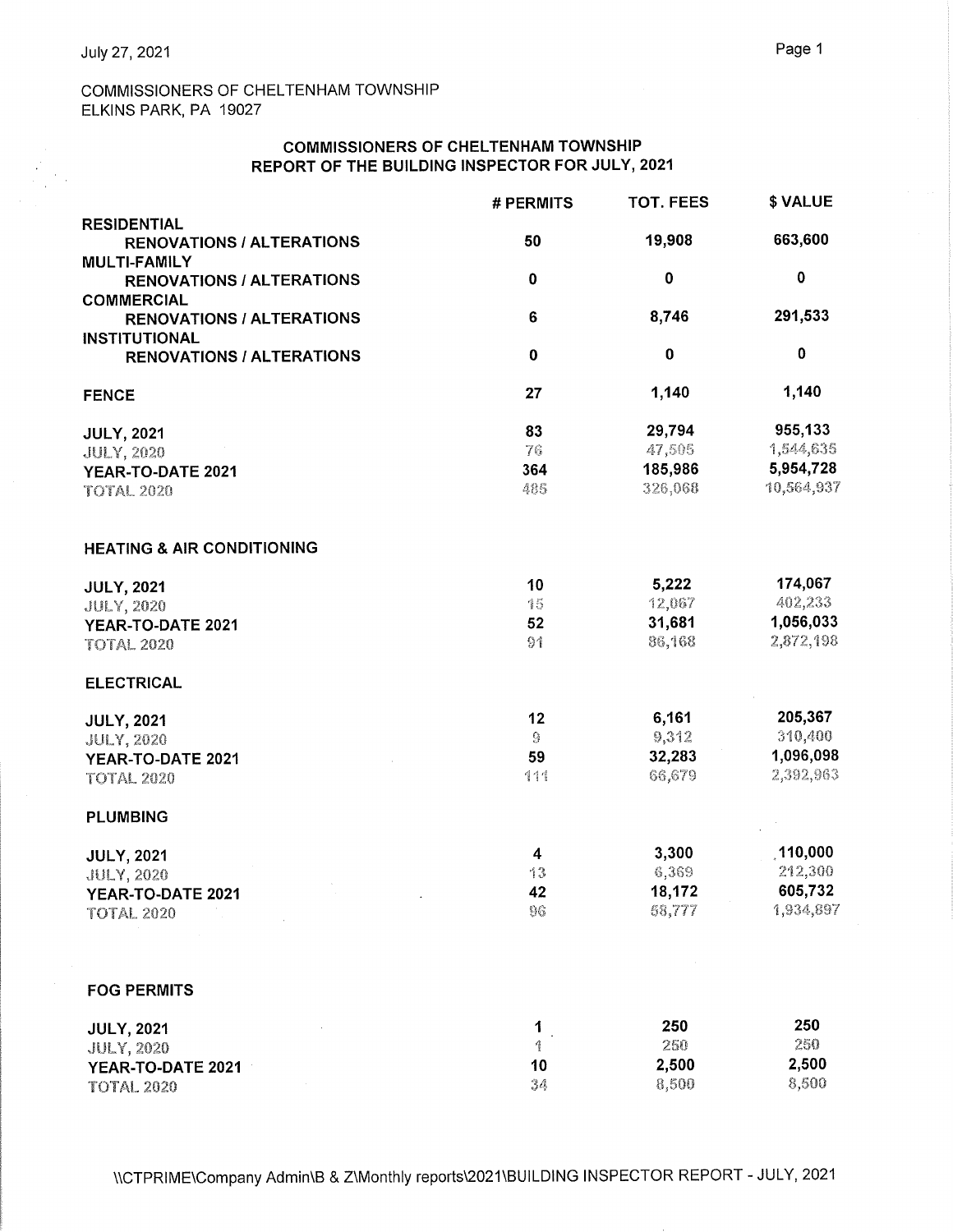#### COMMISSIONERS OF CHELTENHAM TOWNSHIP ELKINS PARK, PA 19027

#### **COMMISSIONERS OF CHELTENHAM TOWNSHIP** REPORT OF THE BUILDING INSPECTOR FOR JULY, 2021

| <b>GRADING PERMITS</b>                 | # PERMITS | <b>TOT. FEES</b> | \$ VALUE       |
|----------------------------------------|-----------|------------------|----------------|
| <b>JULY, 2021</b>                      |           | 0                |                |
| <b>JULY, 2020</b>                      | 3         | 1.000            | 1,000          |
| YEAR-TO-DATE 2021<br><b>TOTAL 2020</b> | 15        | 2.175<br>4,000   | 2,175<br>4,000 |

Hehry Sekawungu

Director - Planning and Zoning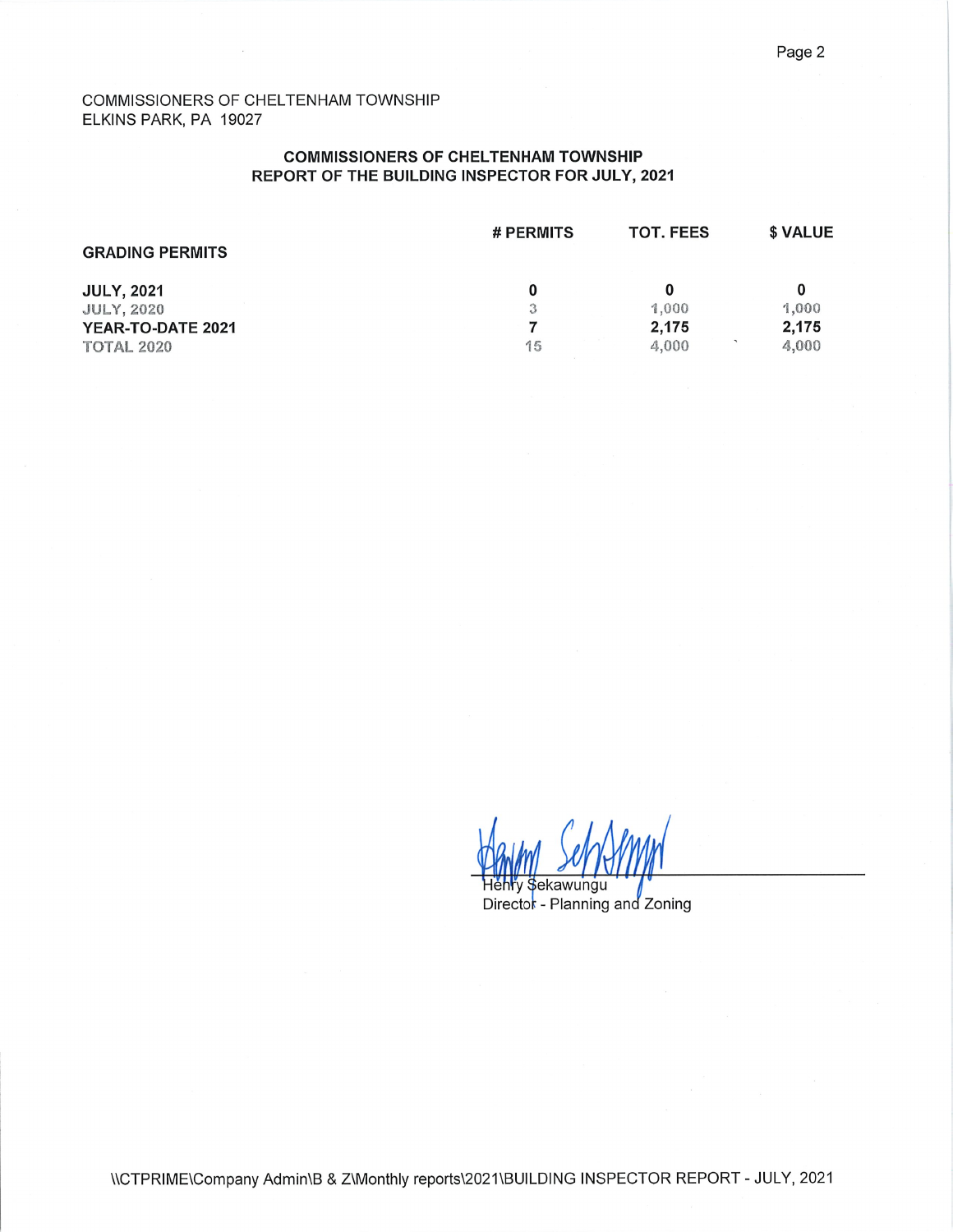# **New Business**

# A. Zoning Amendment to **Section 405 Entitled categories** of Permitted Uses.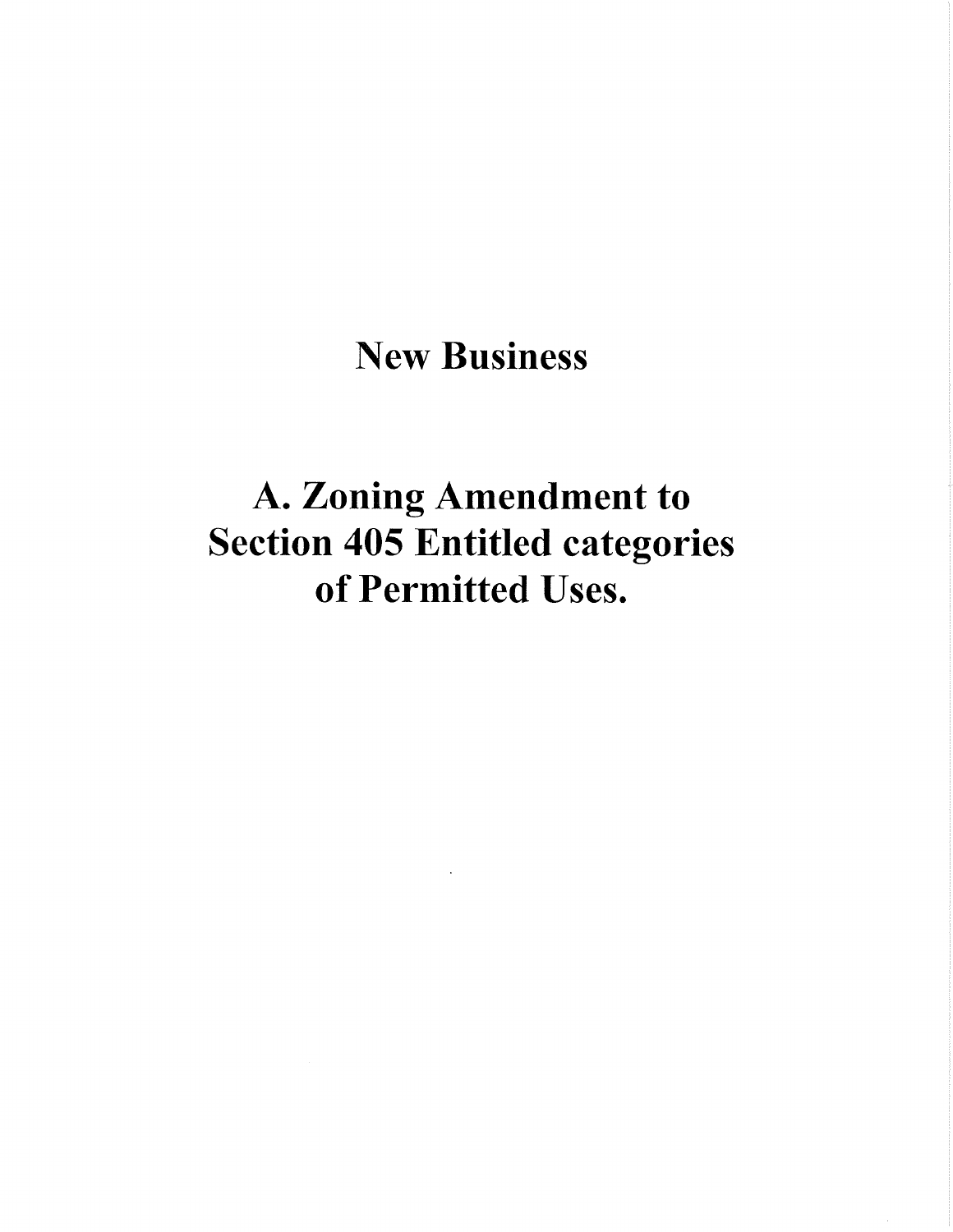# **CHELTENHAM TOWNSHIP**

#### ORDINANCE NO.

# AN ORDINANCE AMENDING THE CHELTENHAM **TOWNSHIP CODE, CHAPTER 295, ENTITLED** "ZONING", ARTICLE IV, ENTITLED "USE **REGULATIONS", SECTION 405 ENTITLED** "CATEGORIES OF PERMITTED USES", SUBSECTION A.(6) ENTITLED "USE A-6: FENCES AND WALLS" TO ADD REGULATIONS REGARDING THE SIDE OF FENCE **FACING NEIGHBORS AND TO PROHIBIT CONFLICTS** WITH RIGHTS-OF-WAY

**WHEREAS**, the Pennsylvania Municipalities Planning Code ("MPC") authorizes zoning ordinances to permit, prohibit, regulate, restrict and determine, among other things, the uses of structures and land; and

**WHEREAS**, the MPC authorizes zoning ordinances to be designed to promote the public health, safety, morals and general welfare.

NOW, THEREFORE, the Board of Commissioners of Cheltenham Township, duly assembled, ordains as follows (new text underlined):

# **SECTION I. - Amendment to the Code**

Chapter 295 entitled "Zoning", of the Cheltenham Township Code, Article IV entitled "Use Regulations", Section 405 entitled "Categories of Permitted Uses", Subsection A.(6) entitled "Use A-6: Fences and Walls" is amended as follows:

Section 295-405A Categories of permitted uses. (6) Use A-6: Fences and Walls.

 $\ddotsc$ 

- h. All fences shall be erected with the finished side facing adjacent properties. The finished side shall be considered the side without the structural members exposed.
- *i.* Fencing is not permitted within the street right-of-way. By way of example only, curb and sidewalk are typically within the street right-of-way.

#### **SECTION II. - Severability.**

The provisions of this Ordinance are severable, and if any section, sentence, clause, part or provision hereof shall be held illegal, invalid or unconstitutional by any court of competent jurisdiction, such decision of the court shall not affect or impair the remaining sections, sentences, clauses, parts or provisions of this Ordinance. It is hereby declared to be the intent of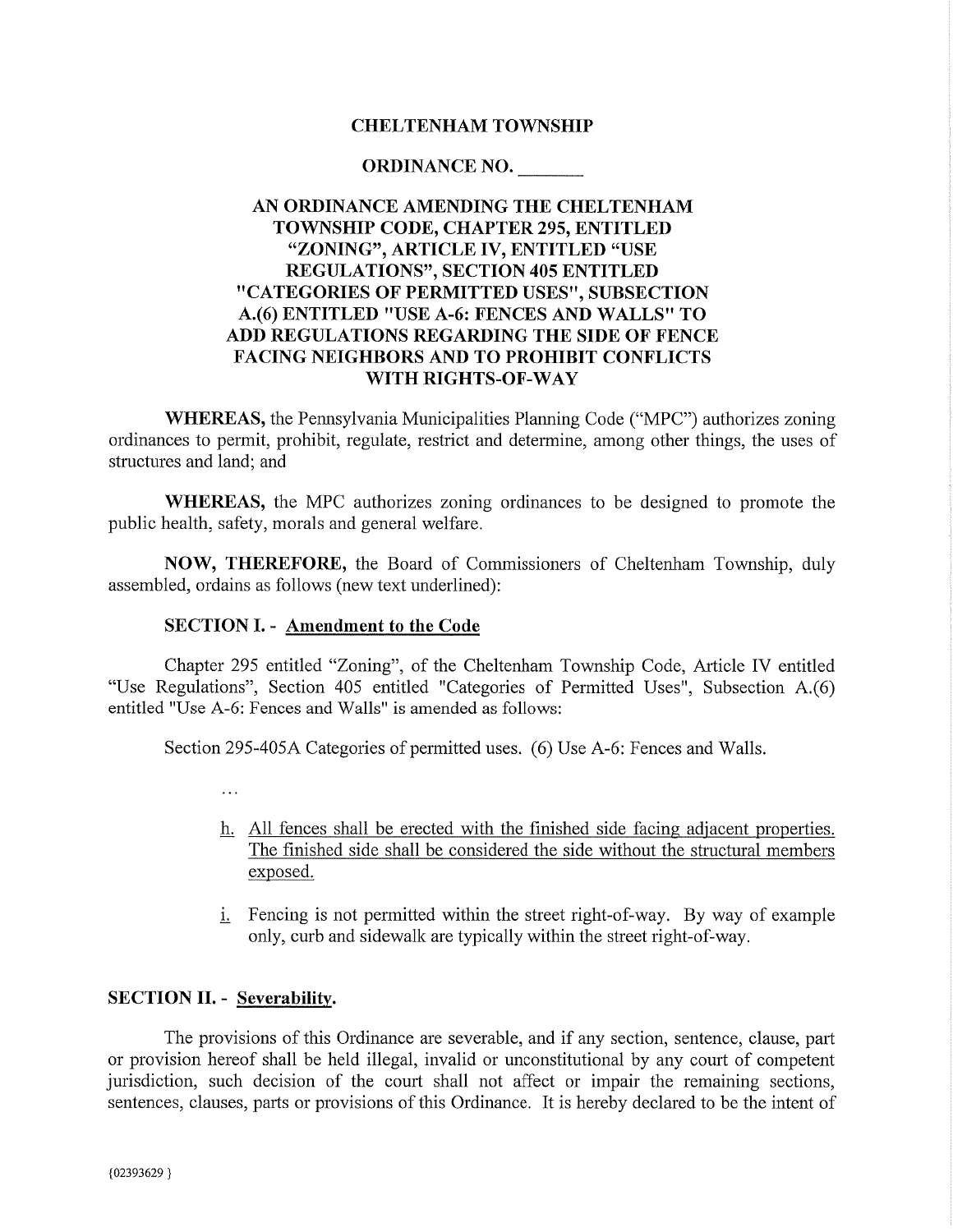the Board that this Ordinance would have been adopted even if such illegal, invalid or unconstitutional section, sentence, clause, part or provision had not been included herein.

# **SECTION III. - Failure to Enforce Not a Waiver.**

The failure of the Township to enforce any provision of this Ordinance shall not constitute a waiver by the Township of its rights of future enforcement hereunder.

# **SECTION IV. - Effective Date.**

This Ordinance shall take effect and be in force from and after its approval as required by the law.

# **SECTION V. - Repealer.**

All other ordinances and resolutions or parts thereof insofar as they are inconsistent with this Ordinance are hereby repealed.

**ORDAINED** and **ENACTED** by the Board of Commissioners of Cheltenham Township, Montgomery County, Pennsylvania, this \_\_\_\_\_ day of \_\_\_\_\_\_\_\_\_\_\_\_\_\_, 2021.

#### **CHELTENHAM TOWNSHIP**

ATTEST:

 $BY:$ 

Daniel B. Norris President, Board of Commissioners

Robert A. Zienkowski Township Manager/Secretary